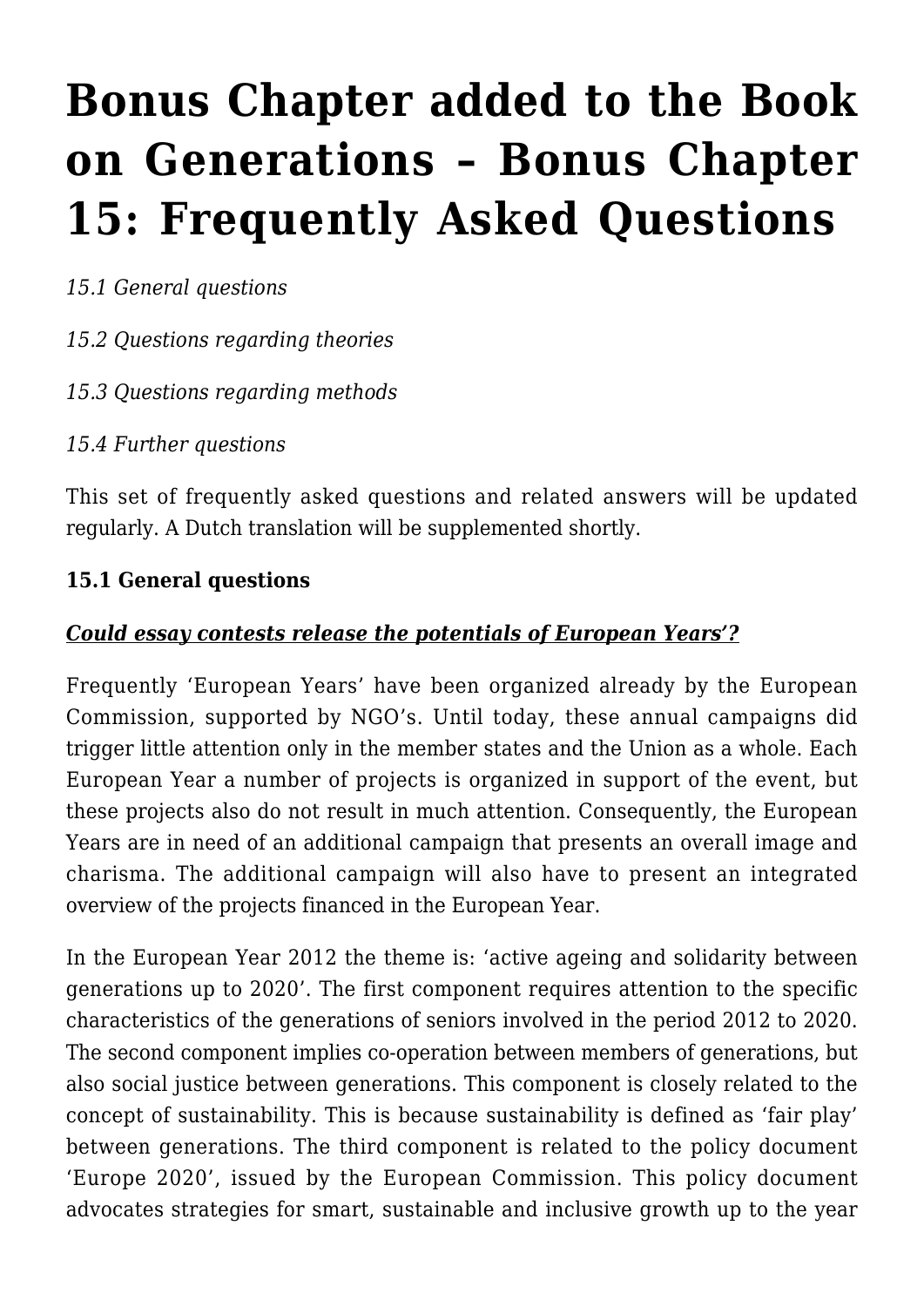2020. In support of EY2012 the EC has made available two documents: '2012: Everyone has a role to play' and 'Manifesto for an Age-Friendly European Union by 2020'.

The theme for EY2012 requires substantial background information regarding the knowledge and know-how on generations in society provided by the social sciences. Regarding this background information this book has become available.

Essay contests have been applied with positive outcomes in the past, as we saw in chapter 12. For instance essay contest focussing on the analysis of threats and opportunities. Looking not only for a problem analysis but also for problem solutions. With regard to the European Year 2012, essay contests organized to achieve these aims are proposed.

In EY2012, essay contests are proposed to focus inter alia on the following categories:

- Youngsters in secondary education.
- Students in higher education.
- Members of senior and junior generations co-operating in organizations.

Furthermore, dialogues are proposed to be held between directors of projects financed in the course of EY2012 and members of junior generations. These dialogues will have to demonstrate theintegration of the projects in the EY2012 campaign as whole.

In 2012, the essay contests will be organized as a pilot, as a try out, on a limited scale only. The theme for EY2012 will play a major role. The experiences gained with this campaign will enrich the campaign in EY2013 on 'citizens'. They will also prove to be valuable for organizing later EY's. Primarily because two components of EY2012 will be continued in later EY's. First: solidarity between generations, taking into account co-operation between generations but also social justice between generations. Second: The strategy advocated in 'Europe 2020', aiming at smart, sustainable and inclusive growth, defining sustainabilty as 'fair play' between generations.

In EY2012, the essay contests will be held in each member state that decies to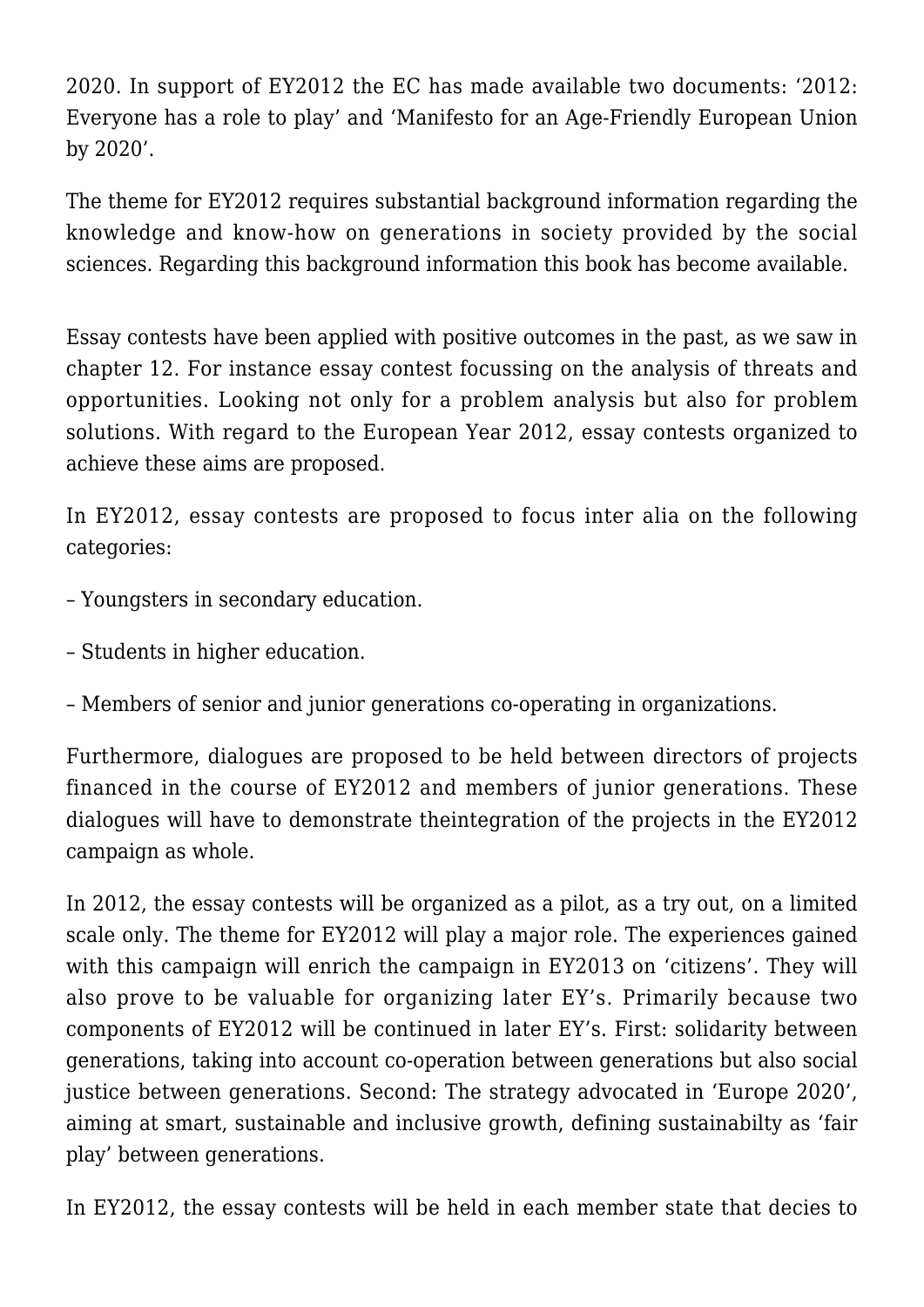participate. A jury in each participating member state will select candidates for a longlist. An international **jury will select candidates for a shortlist and following this will select the three** winners in each of the above categories, to be presented at the international essay festival, to be held in the Fall of 2012.

I will return to issues related to the proposed essay contests later on in this chapter.

## *Why is this book called 'a living document'?*

A living document can be supplemented or rewritten after its formal publication. The author gets an opportunity to change his book. In a restricted format readers are allowed to supplement information. A wider format allows readers to contribute to a rewriting the book. In this book, readers are invited to react according to the restricted format. Their contributions are invited by Twitter (@beckerhenk).

First, in this bonus chapter new developments will be documentend. The pattern of generations does freqently change in many countries. New publications become available and a selection require to be added to the book.

Second, reactions from readers often require an answer. Reviews in journals can be based on mistakes. As an example I would like to draw attention to a review of the manuscript in which the absence of notes in the book was criticized. The reviewer evidently was unaware of the fact that in the book the APA style (American Psychological Association) is applied. The APA style abstains from notes in scientific publications.

Third, the book will have to play a role in a number of campaigns. The contributions to the campaigns will require discussions. As an example we mention 2012 …

## *What is so special about the painting of 'The three Generations'?*

Generations in society have been seriously discussed first by Wilhelm Pinder in *Das Problem der Generationen in der Kunstgeschichte Europas* (Berlin 1926). It was no coincidence that Pinder discussed generations in art history. Art historians have a tradtion of identifying generations of painters and other artists and presenting descriptions of these generations. The painting by Charley Toorop is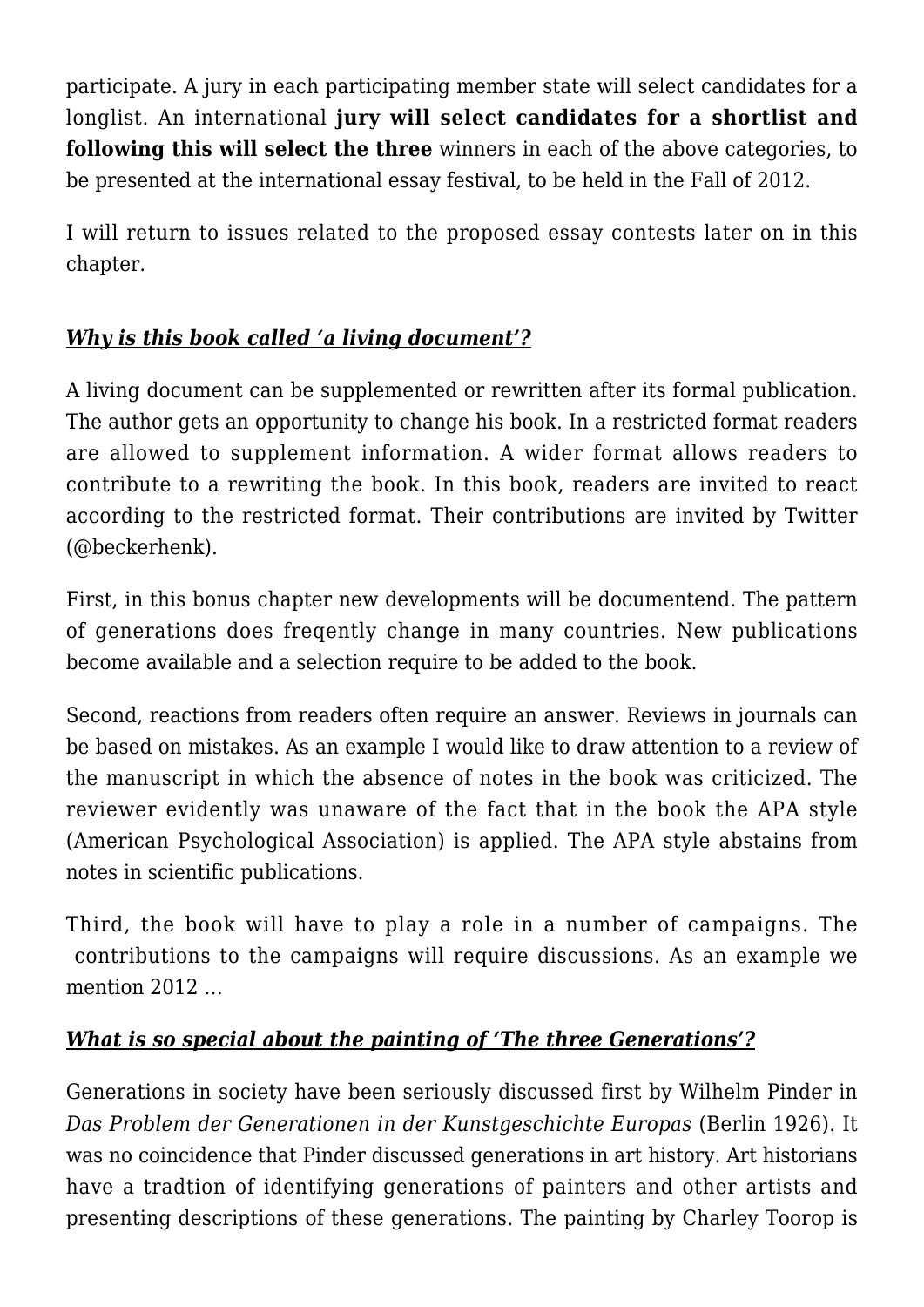dated 1950. We see three representatives of three generations of painters in the year 1950. A member of the generation of impressionists: Jan Toorop. A member of the generation of realists: Charley Toorop. A member of the generation of magic realists (later becoming a member of the generation of abstract painters): Edgar Fernhout. The knowledge we have in general about the pattern of generations of painters provides us with an opportunity to understand what Charley Toorop had in mind when she called her painting 'The three Generations'. Of course she also confronted us with a painting of a father, a daughter and a son. If we look at a pattern of generations in society consisting of senior generations, midlife generations and junior generations, we do not have enough information about this pattern to be able to describe and discuss it without further information.

Pinder demands attention for 'the non-contemporaneity' of the 'contemporaneous' (Becker, 1990, p.6). His most powerful example is the observation that manneristic paintings paintings by Greco as well as high-baroque paintings by Robens come from the samen time. Pinder argues that the period in which artists are born, grow up, and are educated, has a strong influence on the problems which they put forward after their education and during their working life. The sense of belonging to a certain birth Group unites artist. 'Es gibt 'Generationen' von normalerweise überwiegend einheitlichem Problemcharakter, Generation ist ein Stilwert', according to Pinder (1926, 27).

Pinder sees a generation of artists being characterized by a common 'entelechy', literally meaning the pursuit of a common aim. Basically, Mannheim agrees with Pinder, but he reproaches him with romantic immoderation and an overschematizing of the history of arts on the basis of the generations he has identified.

As soon as we look at patterns of generations outside the area of art, we do not find generations specified as far as in the history of art. In chapter 1 of this book we have introduced the concepts of general and specific generations. In most cases members of society have learned about stereotypes for each of the general generations that exist in social reality. In some cases patterns of specific generations show stereotypes also. These stereotypes are not cristallized as much as in art history and therefore there are no paintings that could inform us sufficiently about the characteristics of the generational patterns we are interested in. In stead of looking at a painting we will have to reflect on our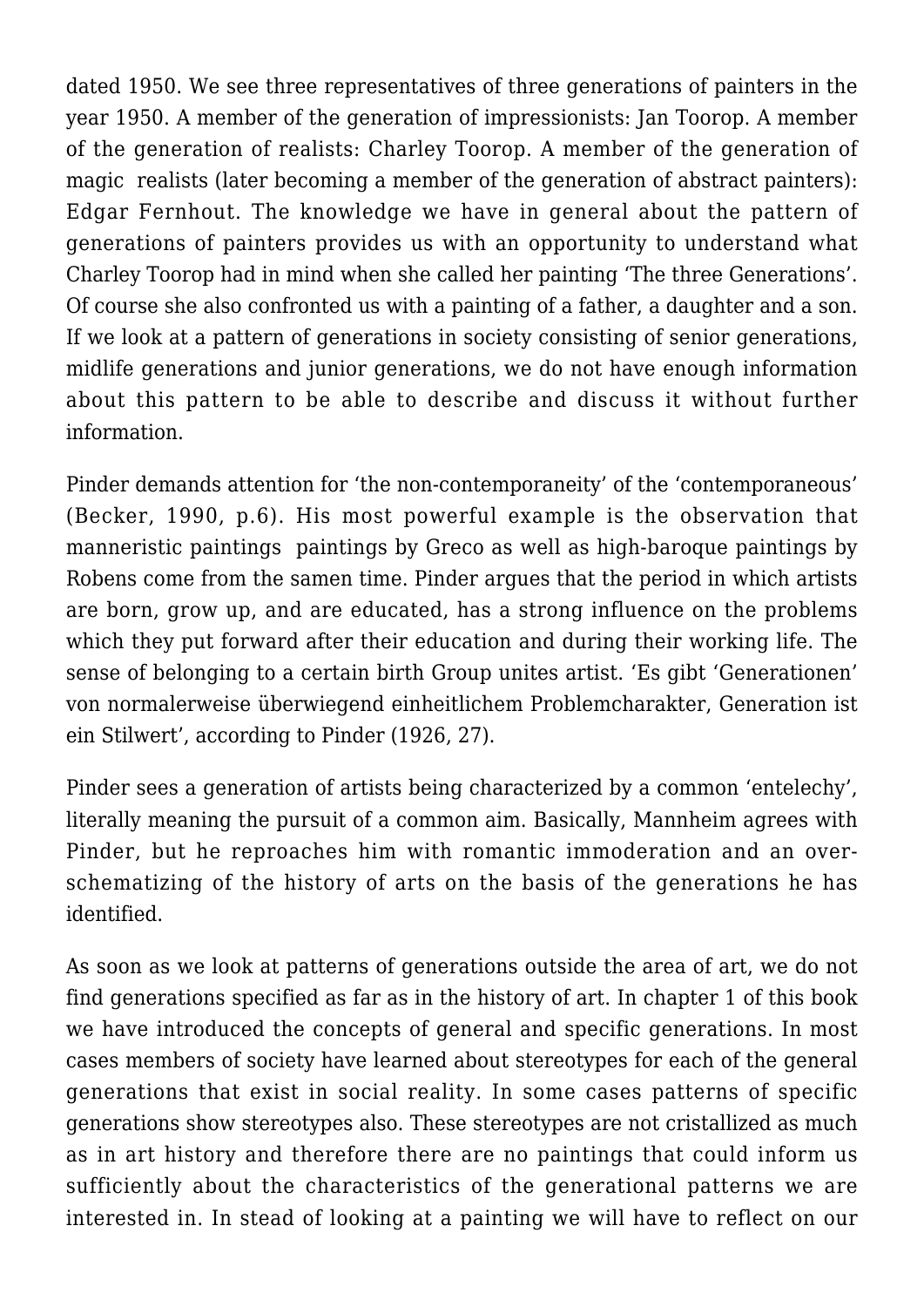stereotypes and to study research reports and discursive descriptions.

## *Are we our brains, but just as well our generation?*

In 2010, Dick Swaab, a brain researcher, published *We are our Brains, from womb to Alzheimer* (Wij zijn ons brein: van baarmoeder tot Alzheimer). His book became a bestseller in the Netherlands. From conception untl death, Swaab systematically described how our brain dominates our behaviour. He writes about the relationship between nature and nurture and he stresses the importance of nature in the balance between these two extremes.

The impact of this book is primarily to be explained by its dialectical approach. Each reader has to reflect himself or herself on the balance between nature and nurture. Without this fascinating dialogue the book would have attracted much less attention.

Are we our brains, but just as well our generation? In our opinion, this question has not been asked frequently enough. We expect that in the near future already this question will arise on a large scale. Which aspects have to be taken into consideration?

First, we will have to look again at the ideas of Goethe cited in the first chapter of this book: 'Each of us, born ten years earlier or later, would have become a completely different person with regard to education and image'. In the social sciences, a substantial number of research projects has looked at 'birth and fortune'. As an example I mention the book by Richard Easterlin: *Birth and Fortune* (1980). Easterlin has focused inter alia at 'the accident of birth: generation size and personal welfare', also at 'the economic fortunes of young adults'. One of his conclusions reade: 'Those whose year of birth brought them to the labor market in a period of mass unemployment often were scarred for life'. (p. 145).

Second, the formative period in the lifecourse requires our attention again. In the first chapter we learned that research has shown serious impacts. Intelligence and memory capacity of individuals are influenced by major events in society occuring during their formative years. Also research on technology generations indicates that confrontation with technological change in the formative period often has lasting effects on the behaviour of individuals, as we saw in the first chapter.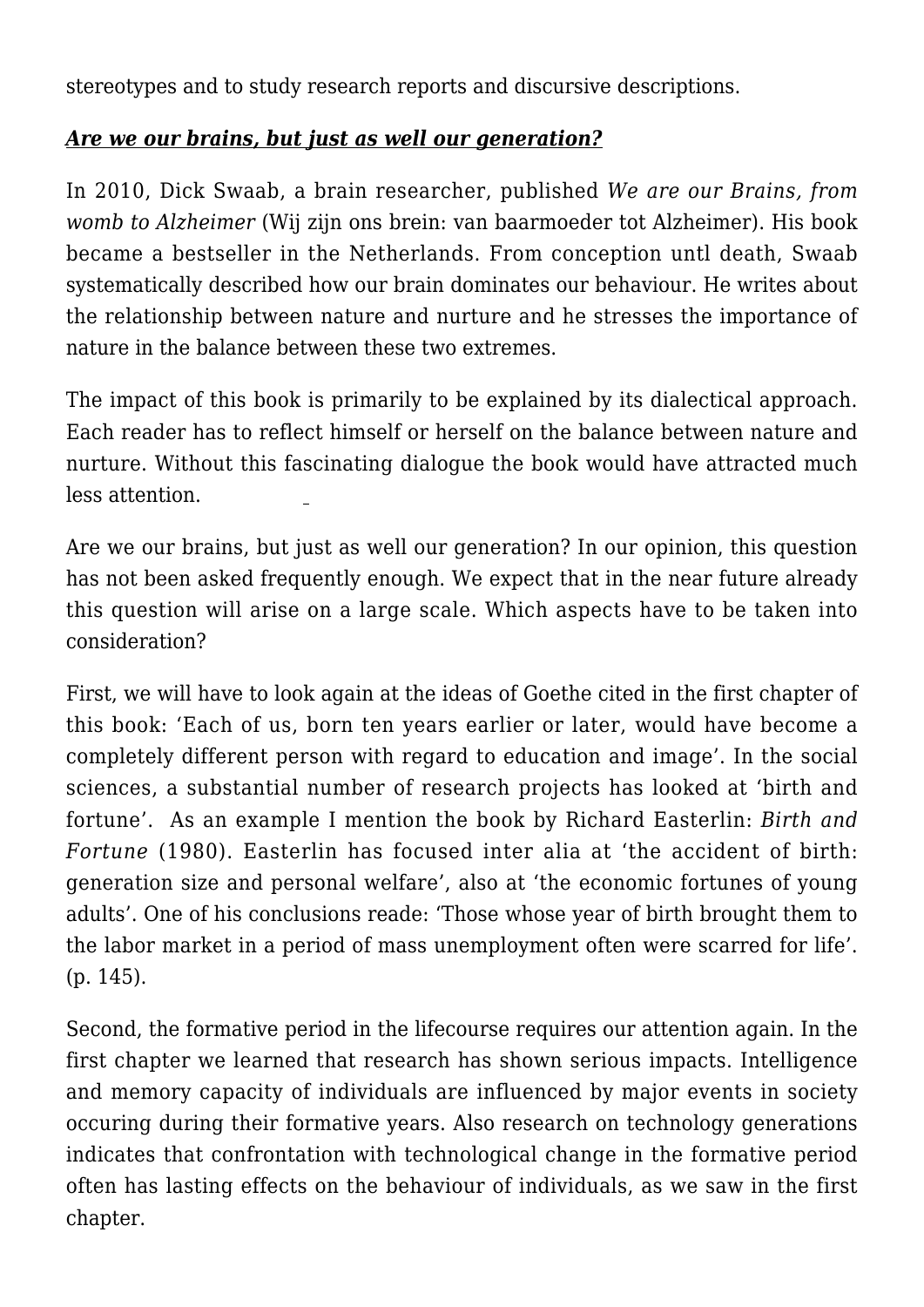Third, the fate of each generation in the course of its existence has to be explored, often to be followed by action. To minimize inequality between generations. To minimize the wasting of opportunities.

## **15.2 Questions regarding theory**

# *Which models of empirical research and theoretical explanation have been applied in the book?*

I expect quite a lot of questions regarding the models applied in the book and for that reason I will summarize them shortly.

As an axioma I take the statement that in sociological studies relatively much ambiguity has to be dealt with.

As a consequence of this axioma I have adopted the key model of fuzzy logic and chaos theory. This model applies fuzzy set approaches and ideations.

Fuzzy set approaches are based in most cases on operational definitions. These definitions explicitate how the phenomena ought to be measured, or have been measured. Let me give an example. In research on generations we often encouter that the effect of major events are delayed in time. Consequently, the boarderlines between generations often show irregular lines.

Without ideations science is impossible. Ideations are global descriptions of phenomena.

The relationships between fuzzy logic approaches and ideations can be illustrated by using a model showing four levels of abstraction:

- 1. General models.
- 2. Specific models.
- 3. Hypotheses related to the models ad 1 and 2.
- 4. Predictions derived from the hypotheses.

Testing of the predictions derived from the hypotheses require operational definitions.

The book deals with a research program on generations in society that still is in its infancy. Many questions are still open, waiting for empirical research and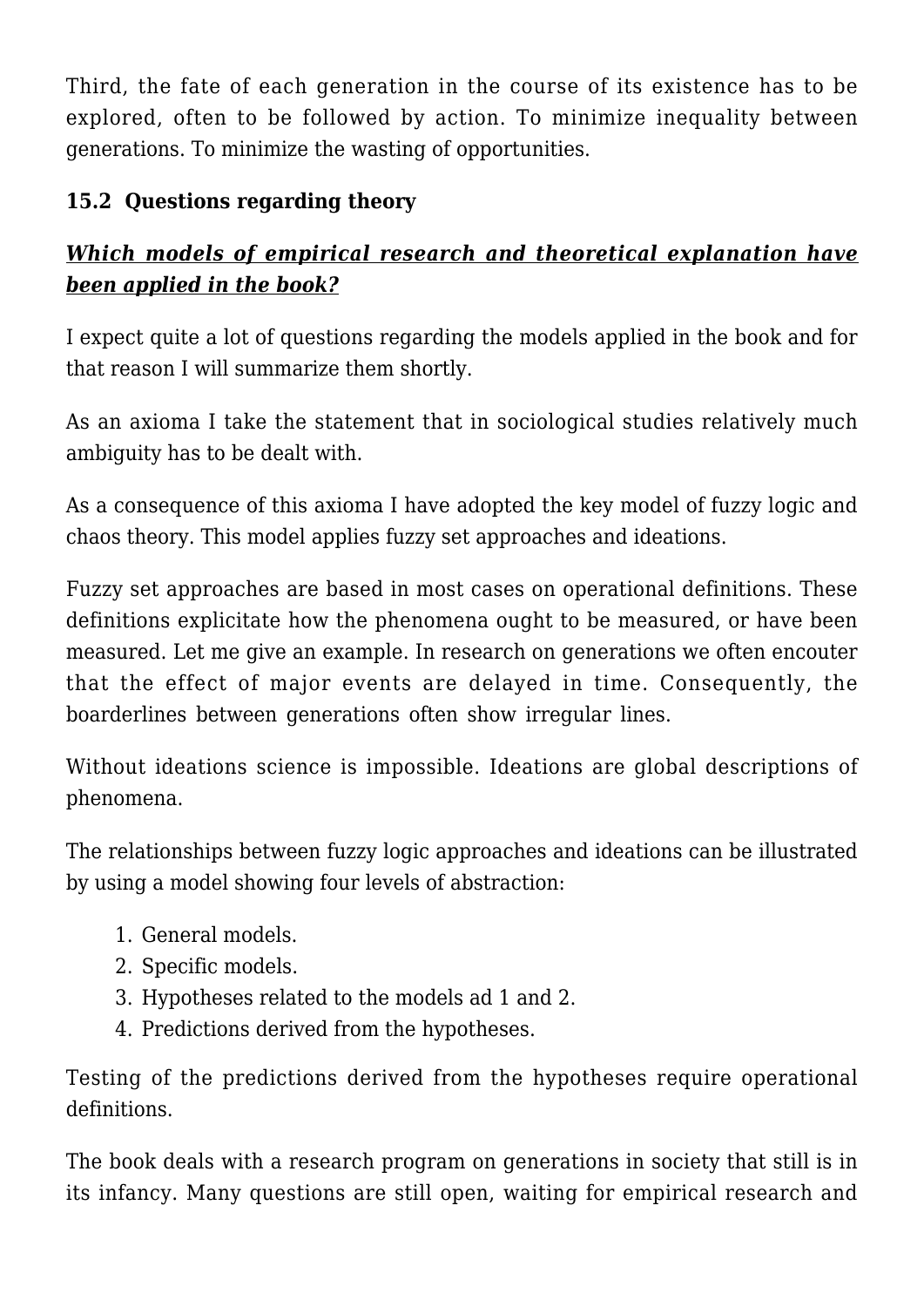theoretical explanation.

In the book, in many cases we read texts that represent ideations, supplemented with the outcomes of empirical research using operational definitions. The pattern of empirical research often does not cover yet the pattern of ideations presented.

The book is based on the analytical tradition in sociology. As a reference can be presented P. Hedström & P. Bearman (Eds) (2009). *The Oxford Handbook of Analytical Sociology.* Oxford: Oxford University Press.

## *Which model has been applied to come to grips with sustainability?*

As we saw in earlier chapters, the discussion about social justive between generations was launched by Rawls (1971). The discussion continued during the emergence of the environmental movement, for instance in *Limits to Growth* (1972), introducing methods like science courts. The concept of sustainability was coined in *Out Common Future* (1987). A recent continuation of the discussion has been a policy document replacing the Lissabon Strategy 2000 – 2010. The new policy document advocates 'smart, sustainable and inclusive growth'.

Sustainability includes (a) environmental sustainability, (b) demographic sustainability, (c) economical sustainability, and (d) social sustainability. In many cases, more than one type of sustainability is involved.

#### *15.3 Questions regarding methods*

Which consequences has the introduction by mathematiciens of fuzzy logic and related methods?

Fuzzy logic has to be applied in particular with regard to systems that show a relatively large degree of ambiguity. Patterns of generations and their dynamics evidently are full of ambiguity. For instance because age, period and cohorts have to be taken into consideration. As an illustration we point at the fact that the number of paintings dealing with two or three generations in society is extremely scarse. The isolated position of painting of the three generations by Charley Toorop as an illustration of this restriction.

Generations in society constitute fuzzy sets. Operational definitions should be applied to come to grips with them as soon as research has to lead to precise and reliable descriptions.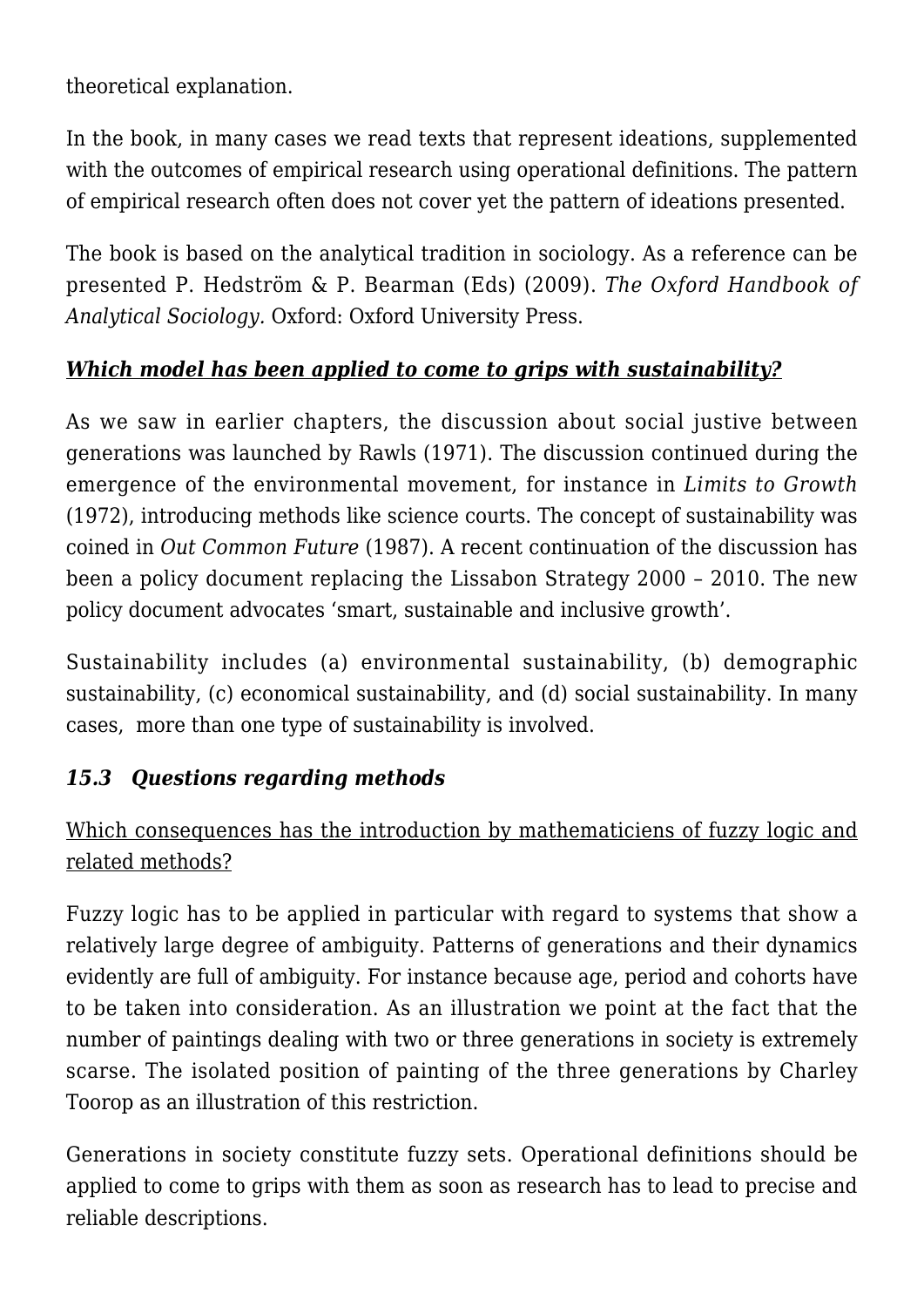In order to facilitate the discussion of the fuzzy sets, idealisations have to be applied. This implies, that part of reality is isolated, irrelevant aspects are left out and we abstract from external influences. Without this kind of idealisations the natural sciences are impossible (Broer et a., *Chaostheorie,* 1995: 141). In the same way, idealisations are required in social research.

By applying fuzzy logic and idealisations this book substantially innovates the research on generations in society.

# *Which social change has been detected in the typologies of generations institutionalized in society?*

In 1998, Diepstraten, Ester and Vinken published *Mijn generatie. Zelfbeelden, jeugdervaringen en lotgevallen in de twintigste eeuw.* Tilburg: Syntax Publishers (*My Generation. Self images, experiences in youth and happenings in the Twentieth Century).* Diepstraten et al. described the sterotypes used in Dutch society to discuss generations as sets of contemporaries. The major outcomes of their research project have been summarized in the book on *Generations of Lucky Devils and Unlucky Dogs* (2012).

In 2008, Ester, Vinken and Diepstraten have published *Mijn generatie, tien jaar later: Generatiebesef, jeugdervaringen en levenslopen in Nederland.* Amsterdam: Rozenberg Publishers. (*My Generation, ten years later. Consciousness of generations, experiences in youth and lifecourses in the Netherlands).* In this follow-up study, they describe the stereotypes institutionalized ten years later than those described in their earlier book. For instance, the stereotype 'Protest Generation' is replaced gradually by the stereotype 'Babyboom Generation'.

We expect that this kind of follow-up research will become a tradition in the sociology of generations, in the Netherlands but also in other countries.

#### **15.4 Further questions**

## *For which readership has the book been written?*

The book provides information on developments in the pattern of generations and in generation-conscious strategies for:

- Lecturers on generations in meetings for members of the general public.
- Media experts, informing us about policy measures taken by the European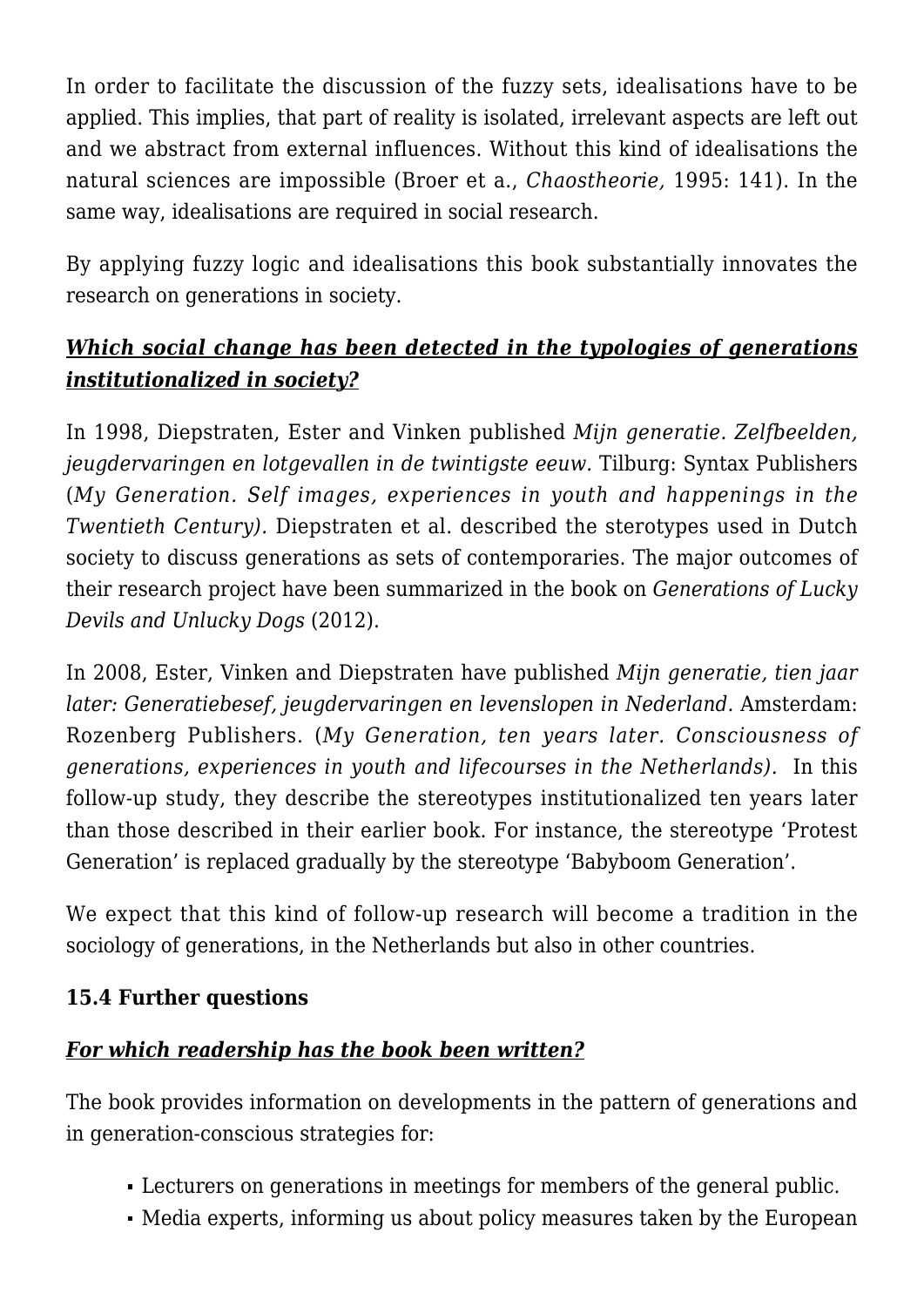Union with regard to the period 2010 – 2020, the successor of the Lisbon Strategy.

- Youngsters in secondary education and students in higher education, for instance writing essays.
- Organizations of senior citizens.
- Scholars and scientists engaged in research on generations, or interested in the 'state of the art' in this domain in the world of science.

In some parts of the book, experts in the social sciences are informed about the theoretical and empirical background of research in the sociology of generations. Readers not interested in these subjects are supported in avoiding these parts of the book.

## *What are the consequentes of citing a text in a new setting?*

In this book in a number of cases texts are reproduced in a setting differing from the original setting. If a text is cited in a new setting, the original copyright is abolished. In the new situation, for instance the placing of sentences between signs like '... ' is no longer required.

These consequences of reproducing texts in a new setting can be read in legal publications on copyright. With regard to *Generations of Lucky Devils and Unlucky Dogs* we have to keep in mind that this book is written not only to provide information on the sociology of generations but also as a background document in support of essay contests as part of campaignsin the European Year 2012 and later European Years.

# *Why has the book been published without notes?*

In this book, the system presented by the American Psychological Association for citing references has been applied. The APA style abstains from notes.

# *Why has the book been published without a chapter presenting a summary?*

Chapter 14 presents a synopsis, introducing the reader in a relaxed and challenging way. In Chapter 1, a traditional version of a summary can be read.

## *Why has the book been provided with bonus chapters?*